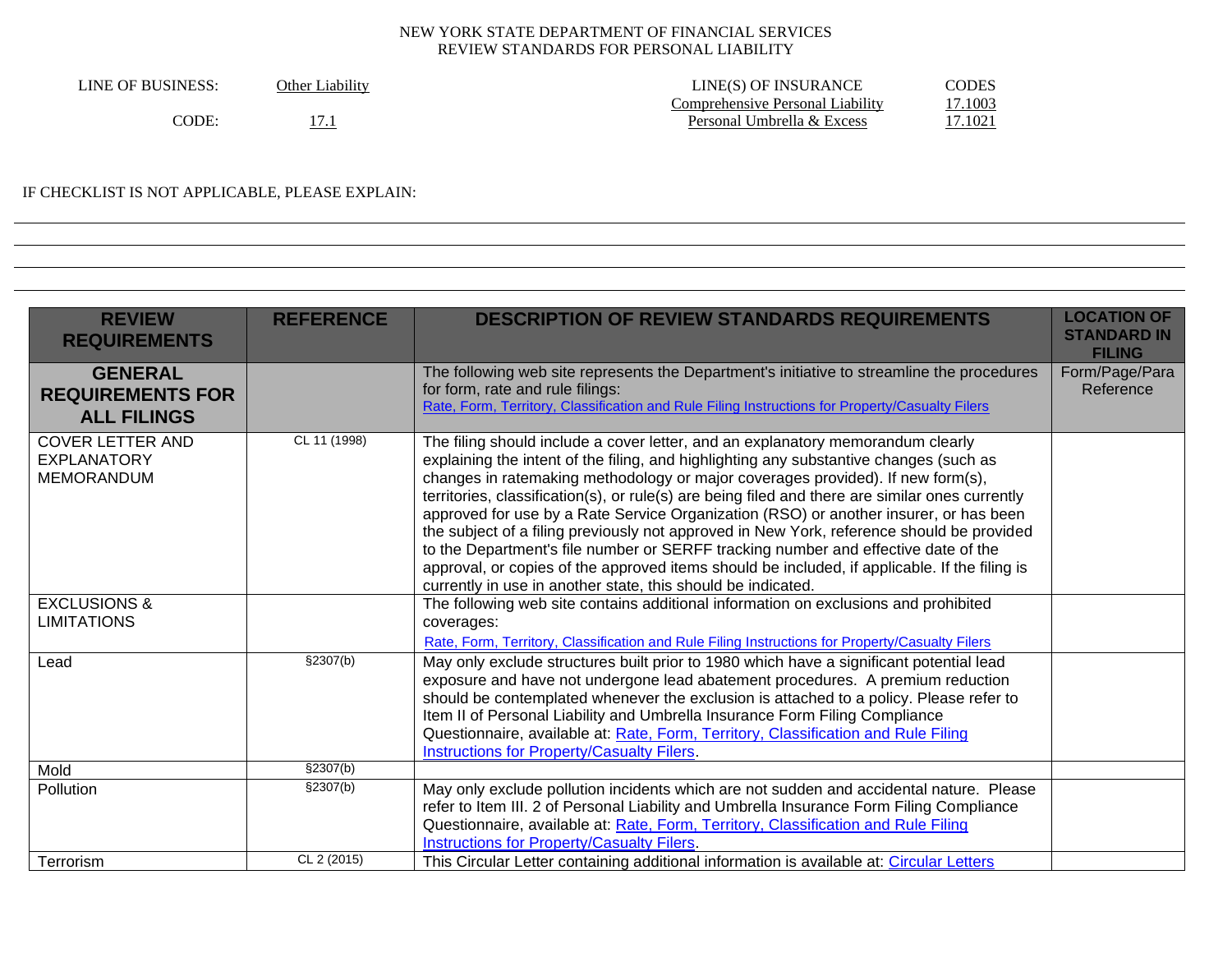| <b>REVIEW</b><br><b>REQUIREMENTS</b> | <b>REFERENCE</b> | <b>DESCRIPTION OF REVIEW STANDARDS REQUIREMENTS</b> | <b>LOCATION OF</b><br><b>STANDARD IN</b><br><b>FILING</b> |
|--------------------------------------|------------------|-----------------------------------------------------|-----------------------------------------------------------|
|                                      |                  |                                                     |                                                           |

| <b>FILING SUBMISSION</b>                                                                | §2305 & §2307<br>CL 19 (1992)<br>Supplement No 1 to<br>CL 11(1998) | Forms, territories, classifications, rating rules, rates and rating plans are subject to prior<br>approval.                                                                                                                                                                                                                                                                                                                                                                                                  |  |
|-----------------------------------------------------------------------------------------|--------------------------------------------------------------------|--------------------------------------------------------------------------------------------------------------------------------------------------------------------------------------------------------------------------------------------------------------------------------------------------------------------------------------------------------------------------------------------------------------------------------------------------------------------------------------------------------------|--|
| Compliance Questionnaires,<br>Forms and Optional "Speed<br>to Market" Filing Procedures | CL 11 (1998)<br>Supplement No 3 to CL 11<br>(1998)                 | Please refer to the following web site for additional information:<br>Rate, Form, Territory, Classification and Rule Filing Instructions for Property/Casualty Filers                                                                                                                                                                                                                                                                                                                                        |  |
| <b>NO FILE OR FILING</b><br><b>EXEMPTIONS</b>                                           | Article 63<br>11NYCRR16 (Reg. 86)                                  | A (Personal Lines Policies) policy may be written as a Class 2 risk as long as it appears<br>on the lists of eligible Class 2 risks contained in Section 16.12(e) of Regulation No.86. An<br>authorized insurer must obtain a "Special Risk License" prior to writing business in the<br>"Free Trade Zone." Although filing is not required for a Class 2 risk, rates and policy forms<br>applied to special risks must still satisfy governing standards set forth in the Insurance<br>Law and regulations. |  |
| PROHIBITED COVERAGES                                                                    |                                                                    | While the Department does not have an exhaustive list, some examples of prohibited<br>coverages include punitive damages and corporal punishment. Please refer to the<br>following web site for additional information:<br>Rate, Form, Territory, Classification and Rule Filing Instructions for Property/Casualty Filers                                                                                                                                                                                   |  |
| <b>Assault and Battery</b>                                                              | §2307(b)                                                           | Coverage for Assault and Battery is prohibited except for defense of person or property.<br>Please refer to Item I.A.3 of Personal Liability and Umbrella Insurance Form Filing<br>Compliance Questionnaire, available at: Rate, Form, Territory, Classification and Rule<br><b>Filing Instructions for Property/Casualty Filers.</b>                                                                                                                                                                        |  |
| Discrimination                                                                          | CL 6 (1994)                                                        | Coverage for discrimination may only be provided on vicarious basis or for disparate<br>impact.                                                                                                                                                                                                                                                                                                                                                                                                              |  |
| <b>Indemnification Policy</b>                                                           | §3420                                                              | Is not permitted. Liability coverage must be provided on a pay on behalf basis. Please<br>refer to Item I.B.1 of Personal Liability and Umbrella Insurance Form Filing Compliance<br>Questionnaire, available at: Rate, Form, Territory, Classification and Rule Filing<br>Instructions for Property/Casualty Filers.                                                                                                                                                                                        |  |
| <b>Intentional Acts</b>                                                                 | \$2307(b)                                                          | May only be provided on vicarious basis or for disparate impact. Please refer to Item<br>I.A.2 of Personal Liability and Umbrella Insurance Form Filing Compliance Questionnaire,<br>available at: Rate, Form, Territory, Classification and Rule Filing Instructions for<br><b>Property/Casualty Filers.</b>                                                                                                                                                                                                |  |
| Punitive or Exemplary<br>Damages                                                        | CL 6 (1994)                                                        | Coverage for Punitive or Exemplary Damages is not permitted. Please refer to Item I.A.1<br>of Personal Liability and Umbrella Insurance Form Filing Compliance Questionnaire,<br>available at: Rate, Form, Territory, Classification and Rule Filing Instructions for<br><b>Property/Casualty Filers.</b>                                                                                                                                                                                                    |  |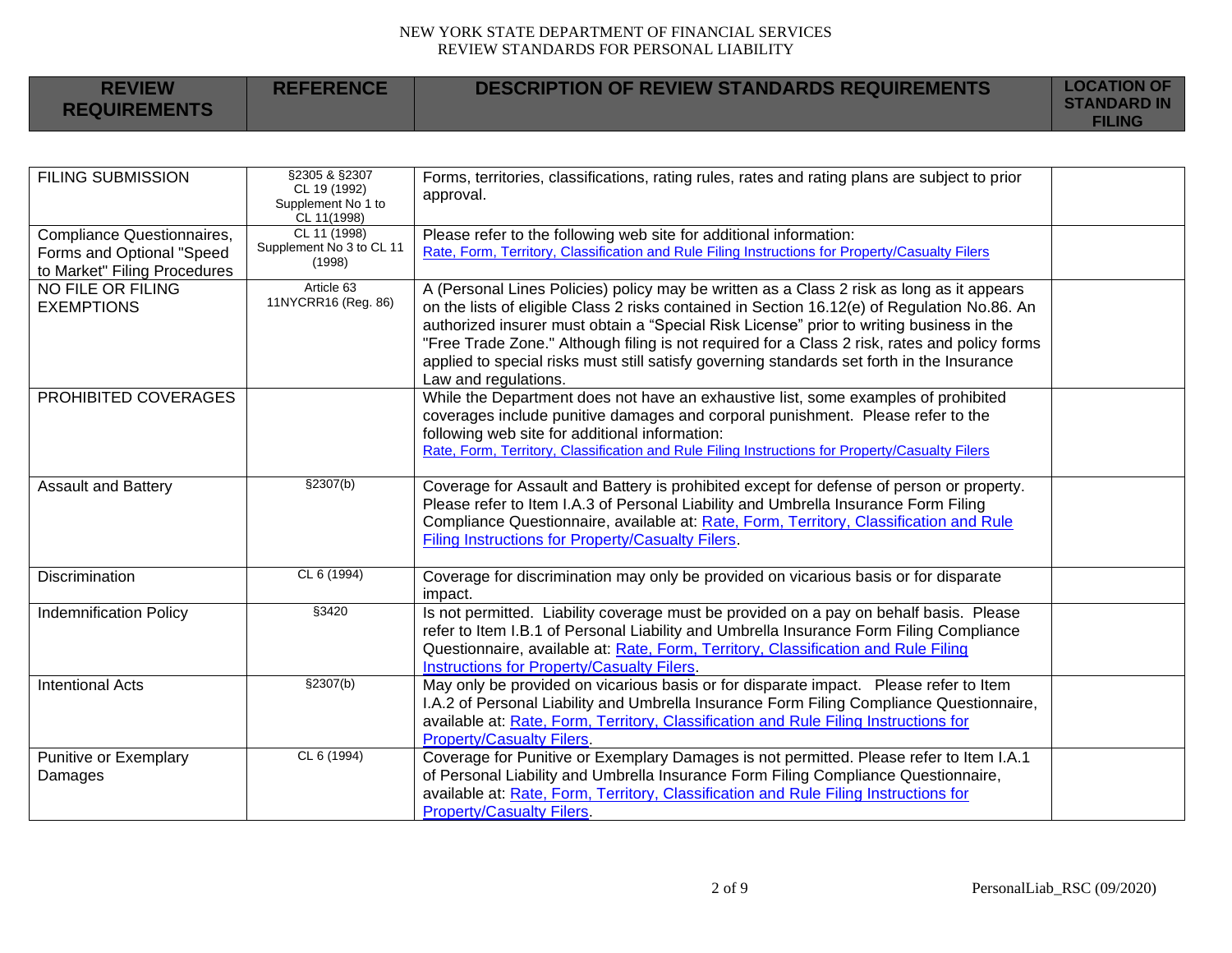| <b>REVIEW</b><br><b>REQUIREMENTS</b> | <b>REFERENCE</b> | DESCRIPTION OF REVIEW STANDARDS REQUIREMENTS | <b>LOCATION OF</b><br><b>STANDARD IN</b><br><b>FILING</b> |
|--------------------------------------|------------------|----------------------------------------------|-----------------------------------------------------------|
|--------------------------------------|------------------|----------------------------------------------|-----------------------------------------------------------|

| <b>Sexual Harassment</b>       | \$2307(b)             | Coverage should not be provided to any person who allegedly or actually: i) participates                                                                                          |                |
|--------------------------------|-----------------------|-----------------------------------------------------------------------------------------------------------------------------------------------------------------------------------|----------------|
| Coverage                       |                       | in, ii) directs; or iii) knowingly allows any act of sexual misconduct                                                                                                            |                |
| SIDE BY SIDE                   | CL 11 (1998)          | If the filing is a revision to existing form(s), territories, classification(s) or rule(s); Except for                                                                            |                |
| <b>COMPARISON</b>              |                       | simple, non-substantive changes, a side-by-side comparison of the form(s) or rule(s)                                                                                              |                |
|                                |                       | being proposed and those currently in use in New York, with all changes clearly marked                                                                                            |                |
|                                |                       | and explained in the company's cover letter or memorandum must be included. Revisions                                                                                             |                |
|                                |                       | to classifications and territories should include a comparison between those currently on                                                                                         |                |
|                                |                       | file (in New York) and those proposed, including relevant statistical data (experience) and                                                                                       |                |
|                                |                       | any rate or rate relativity effect. There should be a reference to the Department's                                                                                               |                |
|                                |                       | previous file number and/or a copy of the approval letter in which the current form(s),                                                                                           |                |
|                                |                       | territories, classification(s) or rule(s) were approved/acknowledged.                                                                                                             |                |
| <b>FORMS: POLICY</b>           | §1113, §2307, §3105,  | The following Compliance Questionnaire contains detailed information for making a                                                                                                 | Form/Page/Para |
|                                | §3106, & §3420        | comprehensive personal liability, umbrella and excess filings including required policy                                                                                           | Reference      |
| <b>PROVISIONS</b>              | 11 NYCRR 86 (Reg. 95) | provisions, exclusions, prohibited coverages, and standard language:                                                                                                              |                |
|                                |                       |                                                                                                                                                                                   |                |
|                                |                       | Personal Liability and Umbrella Insurance Form Filing Compliance Questionnaire<br>Rate, Form, Territory, Classification and Rule Filing Instructions for Property/Casualty Filers |                |
|                                |                       |                                                                                                                                                                                   |                |
| <b>APPLICATIONS</b>            |                       |                                                                                                                                                                                   |                |
| Filing exemption               | §2307(b)              | Applications which do not become part of the policy are exempt from filing requirements                                                                                           |                |
| <b>Fraud Warning Statement</b> |                       |                                                                                                                                                                                   |                |
| <b>ARBITRATION</b>             |                       | Arbitration of disputes between an insured and the insurer may not be required.                                                                                                   |                |
| <b>BANKRUPTCY</b>              |                       |                                                                                                                                                                                   |                |
| <b>PROVISIONS</b>              |                       |                                                                                                                                                                                   |                |
| Insolvency or bankruptcy       | \$3420(a)(1)          | A policy must contain a statement indicating that the insolvency or bankruptcy of the                                                                                             |                |
| clause                         |                       | insured or the insured's estate does not relieve the obligations of the insurer. Please refer                                                                                     |                |
|                                |                       | to Item I.B.2 of Personal Liability and Umbrella Insurance Form Filing Compliance                                                                                                 |                |
|                                |                       | Questionnaire, available at: Rate, Form, Territory, Classification and Rule Filing                                                                                                |                |
|                                |                       | Instructions for Property/Casualty Filers.                                                                                                                                        |                |
| <b>BLANK ENDORSEMENTS</b>      |                       | Not permitted since a blank endorsement may change policy provisions without the proper                                                                                           |                |
|                                |                       | approval by this Department. An exception may be made for a blank form if its usage is                                                                                            |                |
|                                |                       | apparent based on the title/language of the form itself (such as a change in address form).                                                                                       |                |
|                                |                       | Forms containing check boxes with a space for language to be added are considered                                                                                                 |                |
|                                |                       | blank endorsements and are subject to these rules. Please refer to Item I.K of Personal                                                                                           |                |
|                                |                       | Liability and Umbrella Insurance Form Filing Compliance Questionnaire, available at:                                                                                              |                |
|                                |                       | Rate, Form, Territory, Classification and Rule Filing Instructions for Property/Casualty Filers.                                                                                  |                |
| <b>CANCELLATION &amp; NON-</b> | §3425                 | Please refer to Compliance Questionnaire No. PLCNR for detailed cancellation and                                                                                                  |                |
| <b>RENEWAL</b>                 |                       | nonrenewal requirements:                                                                                                                                                          |                |
|                                |                       | Personal Lines (other than auto) Cancellation and Nonrenewal Form Filing Compliance                                                                                               |                |
|                                |                       | Rate, Form, Territory, Classification and Rule Filing Instructions for Property/Casualty Filers.                                                                                  |                |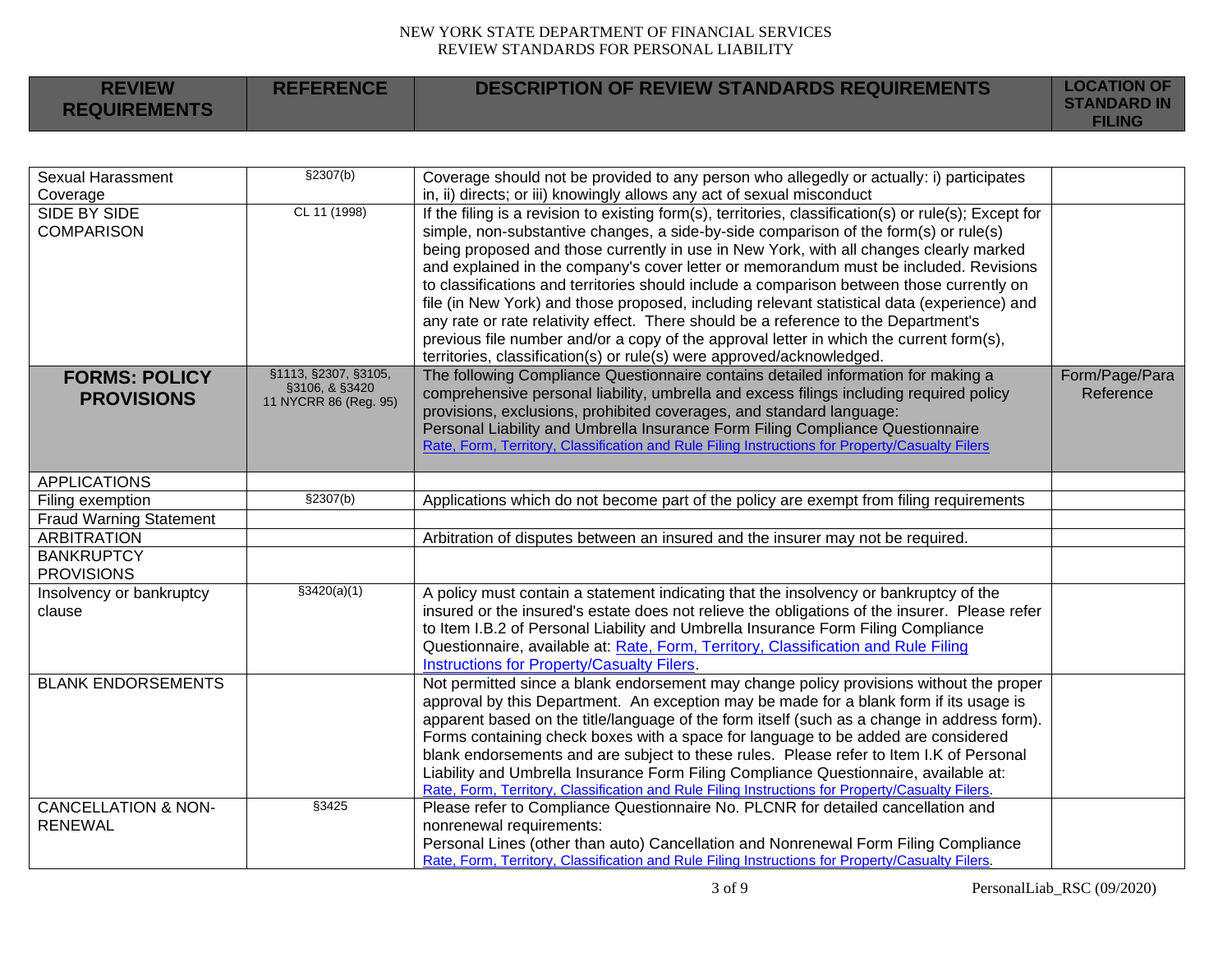| <b>REVIEW</b><br><b>REQUIREMENTS</b>    | <b>REFERENCE</b>                              | <b>DESCRIPTION OF REVIEW STANDARDS REQUIREMENTS</b>                                                                                                                                                                                                                                                                                                                                                                                                                                                                                                                                                                                                                                                                                        | <b>LOCATION OF</b><br><b>STANDARD IN</b><br><b>FILING</b> |
|-----------------------------------------|-----------------------------------------------|--------------------------------------------------------------------------------------------------------------------------------------------------------------------------------------------------------------------------------------------------------------------------------------------------------------------------------------------------------------------------------------------------------------------------------------------------------------------------------------------------------------------------------------------------------------------------------------------------------------------------------------------------------------------------------------------------------------------------------------------|-----------------------------------------------------------|
| Notice of Cancellation                  | \$3425(b), (c), 8(h)                          | The notice of cancellation must include a specific reason or reasons of such cancellation<br>and must be sent to the named insured at the address shown in the policy. Please refer to<br>Item I.A of Personal Lines (other than auto) Cancellation and Nonrenewal Form Filing<br>Compliance Questionnaire available at: Rate, Form, Territory, Classification and Rule<br><b>Filing Instructions for Property/Casualty Filers.</b>                                                                                                                                                                                                                                                                                                        |                                                           |
| Notice of Non Renewal                   | \$3425(d)                                     | The nonrenewal provisions must comply with statutory time frame for giving notice and<br>must be sent to the named insured at the address shown in the policy. Please refer to<br>Item I.B of Personal Lines (other than auto) Cancellation and Nonrenewal Form Filing<br>Compliance Questionnaire available at: Rate, Form, Territory, Classification and Rule<br>Filing Instructions for Property/Casualty Filers.                                                                                                                                                                                                                                                                                                                       |                                                           |
| <b>Required Policy Period</b>           | $$3425(a)(7)$ & (q)                           | Three year unless compliance with statutory reasons.                                                                                                                                                                                                                                                                                                                                                                                                                                                                                                                                                                                                                                                                                       |                                                           |
| Permissible Reasons for<br>Cancellation | \$3425(b) & (c)                               | A policy may be cancelled for any valid underwriting reason during the first 60 days a<br>policy is in force. After the first 60 days, reasons for cancellation are limited to statutory<br>references. The reason for cancellation must be specifically listed in notice.                                                                                                                                                                                                                                                                                                                                                                                                                                                                 |                                                           |
| Permissible Reasons for<br>Non Renewal  | $$3425(d)$ & (e)                              | A valid underwriting reason must be specifically listed in notice.                                                                                                                                                                                                                                                                                                                                                                                                                                                                                                                                                                                                                                                                         |                                                           |
| <b>Conditional Renewal</b>              | \$3425(d)                                     | A conditional renewal notice is required for any change in the policy less favorable to the<br>policyholder. Please refer to Item II.B of Personal Lines (other than auto) Cancellation and<br>Nonrenewal Form Filing Compliance Questionnaire available at: Rate, Form, Territory,<br>Classification and Rule Filing Instructions for Property/Casualty Filers.                                                                                                                                                                                                                                                                                                                                                                           |                                                           |
| <b>DEFENSE</b>                          |                                               |                                                                                                                                                                                                                                                                                                                                                                                                                                                                                                                                                                                                                                                                                                                                            |                                                           |
| Duty to Defend                          |                                               | The insurer has the duty to defend all claims to which the policy applies. A defense must<br>be provided even if allegations are groundless, false or fraudulent. A complete defense<br>must be provided for a claim, which involves both covered and uncovered allegations, and<br>no allocation of defense costs is permitted. Additionally, provision must be made for the<br>orderly transfer of defense duties when the limit of liability is used up in the payment of<br>judgments or settlements. Please refer to Item I.D of Personal Liability and Umbrella<br>Insurance Form Filing Compliance Questionnaire, available at: Rate, Form, Territory,<br>Classification and Rule Filing Instructions for Property/Casualty Filers. |                                                           |
| Legal Services Insurance                | §1113(a)(29) & §1116<br>11NYCRR262 (Reg. 162) | Legal Services Insurance means insurance providing legal services or reimbursement of<br>the cost of legal services. (Please note that pursuant to Section 262.10(d) of Department<br>Regulation 161, when legal services insurance is written as part of a liability policy, it shall<br>be written on a "pay on behalf" basis, except for a policy of directors and officers<br>insurance, which may be written on an "indemnification" basis.) Please refer to the Legal<br>Services Insurance Form Filing Compliance Questionnaire<br>for additional requirements, available at:<br>Rate, Form, Territory, Classification and Rule Filing Instructions for Property/Casualty Filers                                                    |                                                           |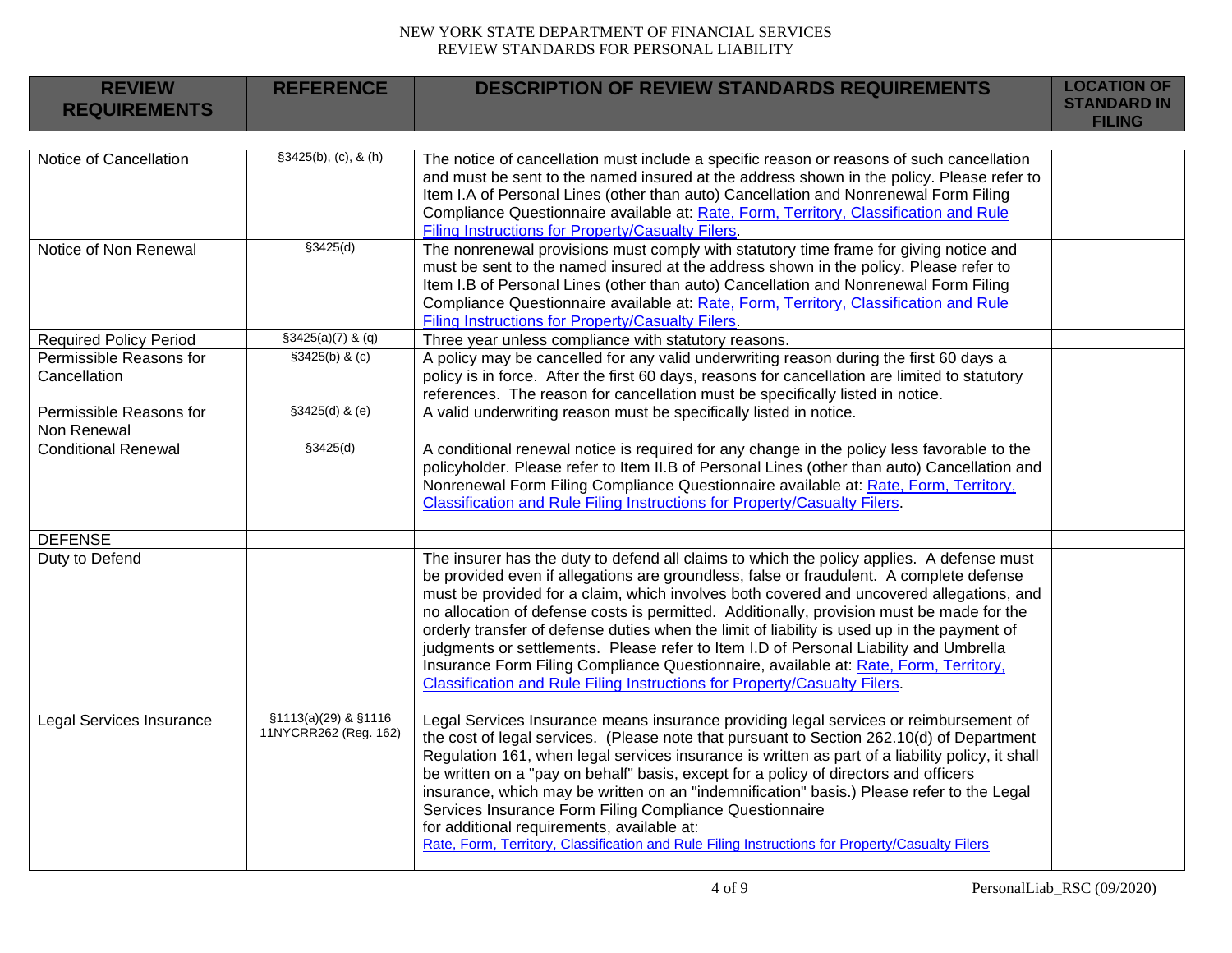| <b>REVIEW</b><br><b>REQUIREMENTS</b> | <b>REFERENCE</b>                                        | <b>DESCRIPTION OF REVIEW STANDARDS REQUIREMENTS</b>                                                                                                                                                                                                                                                                                                                                                                                                                                                                                                                                                                                                                                                             | <b>LOCATION OF</b><br><b>STANDARD IN</b><br><b>FILING</b> |
|--------------------------------------|---------------------------------------------------------|-----------------------------------------------------------------------------------------------------------------------------------------------------------------------------------------------------------------------------------------------------------------------------------------------------------------------------------------------------------------------------------------------------------------------------------------------------------------------------------------------------------------------------------------------------------------------------------------------------------------------------------------------------------------------------------------------------------------|-----------------------------------------------------------|
|                                      |                                                         |                                                                                                                                                                                                                                                                                                                                                                                                                                                                                                                                                                                                                                                                                                                 |                                                           |
| <b>DEFINITIONS</b>                   |                                                         |                                                                                                                                                                                                                                                                                                                                                                                                                                                                                                                                                                                                                                                                                                                 |                                                           |
| <b>Bodily Injury</b>                 |                                                         | If the policy covers Bodily Injury, and that definition does not include mental anguish that<br>results from a wrongful act, some form of rate relief must be given. Please refer to Item<br>I.O of Personal Liability and Umbrella Insurance Form Filing Compliance Questionnaire,<br>available at: Rate, Form, Territory, Classification and Rule Filing Instructions for<br><b>Property/Casualty Filers.</b>                                                                                                                                                                                                                                                                                                 |                                                           |
| Loading & Unloading                  | \$2307(b)                                               | The term "Loading & Unloading" must remain undefined. Please refer to Item I.I of<br>Personal Liability and Umbrella Insurance Form Filing Compliance Questionnaire,<br>available at: Rate, Form, Territory, Classification and Rule Filing Instructions for<br><b>Property/Casualty Filers.</b>                                                                                                                                                                                                                                                                                                                                                                                                                |                                                           |
| Personal Injury                      | \$1113(a)(13)                                           | If the policy provides coverage for Personal Injury, such policy must include the provisions<br>of §1113(a)(13). Please refer to Item I.C of Personal Liability and Umbrella Insurance<br>Form Filing Compliance Questionnaire, available at: Rate, Form, Territory, Classification<br>and Rule Filing Instructions for Property/Casualty Filers.                                                                                                                                                                                                                                                                                                                                                               |                                                           |
| <b>EXCESS COVERAGE</b>               |                                                         | The consent of the insured to settle a claim is required for claims falling within the self-<br>insured retention, unless such consent is unreasonably withheld.                                                                                                                                                                                                                                                                                                                                                                                                                                                                                                                                                |                                                           |
| <b>FORMS MISCELLANEOUS</b>           |                                                         |                                                                                                                                                                                                                                                                                                                                                                                                                                                                                                                                                                                                                                                                                                                 |                                                           |
| <b>Numbered Forms</b>                | \$2307(b)                                               | All policy forms and endorsements filed with the Department must include an identification<br>number. Please refer to Item I.L of Personal Liability and Umbrella Insurance Form Filing<br>Compliance Questionnaire, available at: Rate, Form, Territory, Classification and Rule<br>Filing Instructions for Property/Casualty Filers.                                                                                                                                                                                                                                                                                                                                                                          |                                                           |
| <b>Unlicensed Companies</b>          | \$2307(b)                                               | All policy forms and endorsements filed with the Department may only include the names<br>of insurers licensed in the State of New York. Please refer to Item I.J of Personal Liability<br>and Umbrella Insurance Form Filing Compliance Questionnaire, available at: Rate, Form,<br>Territory, Classification and Rule Filing Instructions for Property/Casualty Filers.                                                                                                                                                                                                                                                                                                                                       |                                                           |
| <b>FICTITIOUS GROUPS</b>             | §3435<br>11NYCRR301 (Reg. 134)<br>11NYCRR153 (Reg. 135) | The provisions of §3435 and Regulations 134 and 135 do not permit fictitious groups.<br>The issuance of group property & casualty insurance is limited to either not-for-profit or<br>municipality insureds, or purchasing groups formed under the Federal Liability Risk<br>Retention Act of 1986 or quasi-group policies through a mass merchandising, safety<br>group or similar program, in connection with State law or a Federal purchasing group.                                                                                                                                                                                                                                                        |                                                           |
| <b>GROUP POLICIES</b>                | §3435<br>11NYCRR301 (Reg. 134)<br>11NYCRR153 (Reg. 135) | The provisions of §3435 and Regulations 134 and 135 do not permit fictitious groups.<br>The issuance of group property & casualty insurance is limited to either not-for-profit or<br>municipality insureds, or purchasing groups formed under the Federal Liability Risk<br>Retention Act of 1986 or quasi-group policies through a mass merchandising, safety<br>group or similar program, in connection with State law or a Federal purchasing group.<br>Group policies must comply with the provisions of Regulations 134 & 135 including the<br>following: general requirements, group policy minimum standards, premium collection and<br>payment, dividend plans and form and rate filings requirements. |                                                           |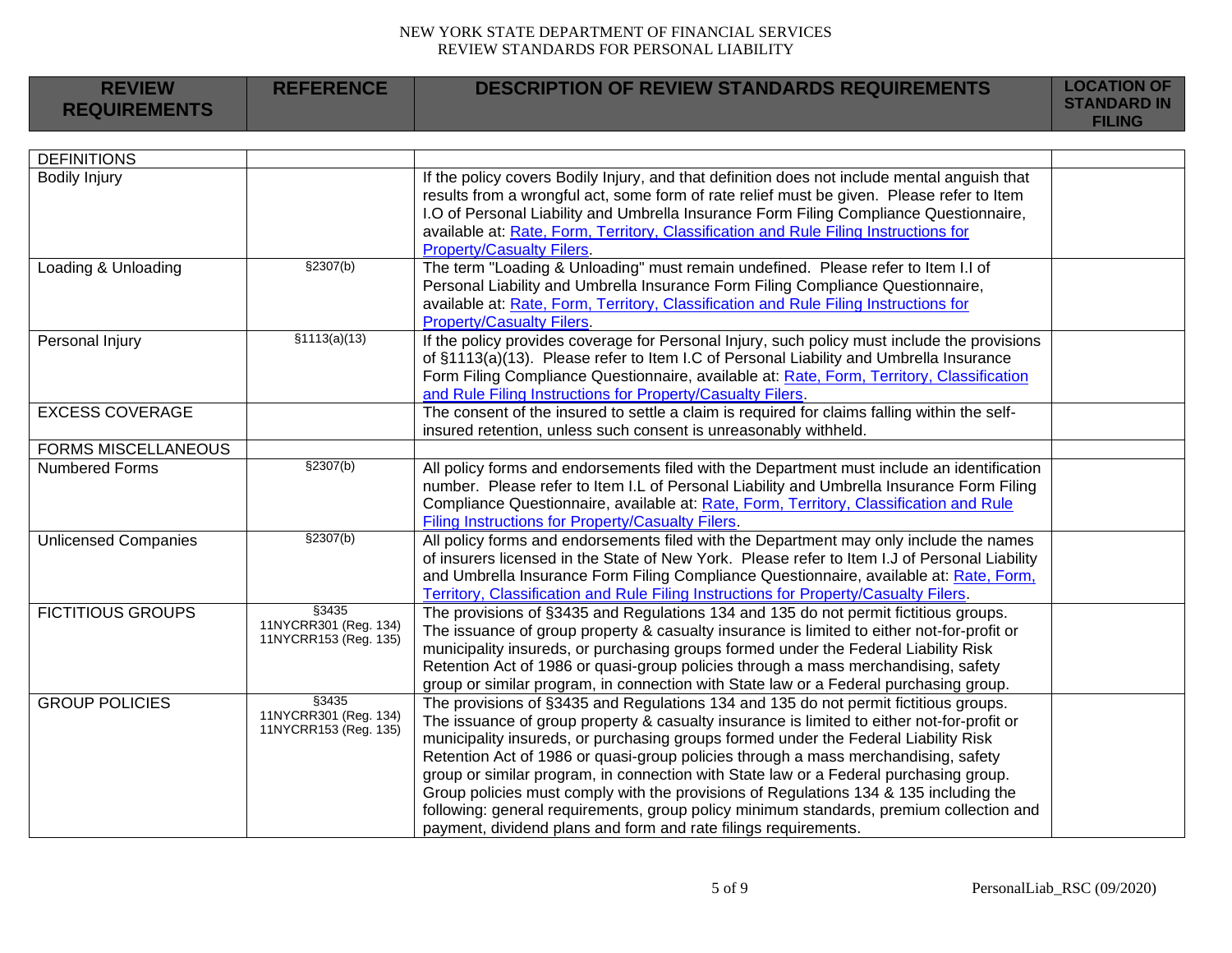| <b>REVIEW</b><br><b>REQUIREMENTS</b> | <b>REFERENCE</b> | <b>DESCRIPTION OF REVIEW STANDARDS REQUIREMENTS</b> | <b>LOCATION OF</b><br><b>STANDARD IN</b><br><b>FILING</b> |
|--------------------------------------|------------------|-----------------------------------------------------|-----------------------------------------------------------|
|--------------------------------------|------------------|-----------------------------------------------------|-----------------------------------------------------------|

| <b>LIBERALIZATION CLAUSE</b>               |                          | Please refer Item I.G of Personal Liability and Umbrella Insurance Form Filing<br>Compliance Questionnaire, available at: Rate, Form, Territory, Classification and Rule<br>Filing Instructions for Property/Casualty Filers.                                                                                                                                                                                                                                                                |  |
|--------------------------------------------|--------------------------|----------------------------------------------------------------------------------------------------------------------------------------------------------------------------------------------------------------------------------------------------------------------------------------------------------------------------------------------------------------------------------------------------------------------------------------------------------------------------------------------|--|
| <b>LOSS SETTLEMENT</b>                     |                          |                                                                                                                                                                                                                                                                                                                                                                                                                                                                                              |  |
| <b>Action Against Company</b>              | §3420(a)(2) & §3420(b)   | If judgment against an insured is not satisfied within 30 days, an action can be brought<br>against an insurer. Furthermore, the judgment clause may not include the requirement<br>that judgment be "final" or obtained "after actual trial." Please refer to Item I.B. 3 of<br>Personal Liability and Umbrella Insurance Form Filing Compliance Questionnaire,<br>available at: Rate, Form, Territory, Classification and Rule Filing Instructions for<br><b>Property/Casualty Filers.</b> |  |
| <b>After Market Parts</b>                  |                          |                                                                                                                                                                                                                                                                                                                                                                                                                                                                                              |  |
| Deductibles                                |                          |                                                                                                                                                                                                                                                                                                                                                                                                                                                                                              |  |
| <b>Loss Valuations</b>                     |                          |                                                                                                                                                                                                                                                                                                                                                                                                                                                                                              |  |
| Notification of Claim                      | $$3420(a)(3)(4)(5)$ &(6) | The policy must contain the various liability provisions set forth in Section 3420<br>$(a)(3)(4)(5)$ and $(6)$ . Please refer to Items I.B.5, I.B.6 and I.B.7 of Personal Liability and<br>Umbrella Insurance Form Filing Compliance Questionnaire, available at: Rate, Form,<br>Territory, Classification and Rule Filing Instructions for Property/Casualty Filers.                                                                                                                        |  |
| Settlement with Retention                  |                          | The consent of the insured to settle a claim is required for claims falling within the self-<br>insured retention, unless such consent is unreasonably withheld.                                                                                                                                                                                                                                                                                                                             |  |
| <b>Unfair Claim Settlement</b><br>Practice | \$2601                   |                                                                                                                                                                                                                                                                                                                                                                                                                                                                                              |  |
| <b>OTHER INSURANCE</b>                     | §2303                    | Policy provisions which indicate that in the event an occurrence is covered by more than<br>one policy issued by an insurer or its affiliates, only the highest limit of liability among all<br>policies will apply to the claim, are not permitted.                                                                                                                                                                                                                                         |  |
| PARTICIPATING POLICIES                     | §4106                    | A participating policy provision is not required. However, when the provision is included,<br>the board of directors may make reasonable classifications of policies in order to issue<br>payment of dividends. Such classifications must be filed for approval and be fair and not<br>unfairly discriminatory.                                                                                                                                                                              |  |
| <b>READABILITY</b>                         | \$3102                   | The insurance policy must be understandable and meet the requirements for readability<br>including a minimum score of 45 on the Flesch Test. Pease refer to Item I.F of Personal<br>Liability and Umbrella Insurance Form Filing Compliance Questionnaire, available at:<br>Rate, Form, Territory, Classification and Rule Filing Instructions for Property/Casualty Filers.                                                                                                                 |  |
| <b>VICARIOUS LIABILITY</b>                 | CL 6 (1994)              | The Department permits coverage for claims of vicarious liability regardless of whether<br>the underlying wrong is intentional or not.                                                                                                                                                                                                                                                                                                                                                       |  |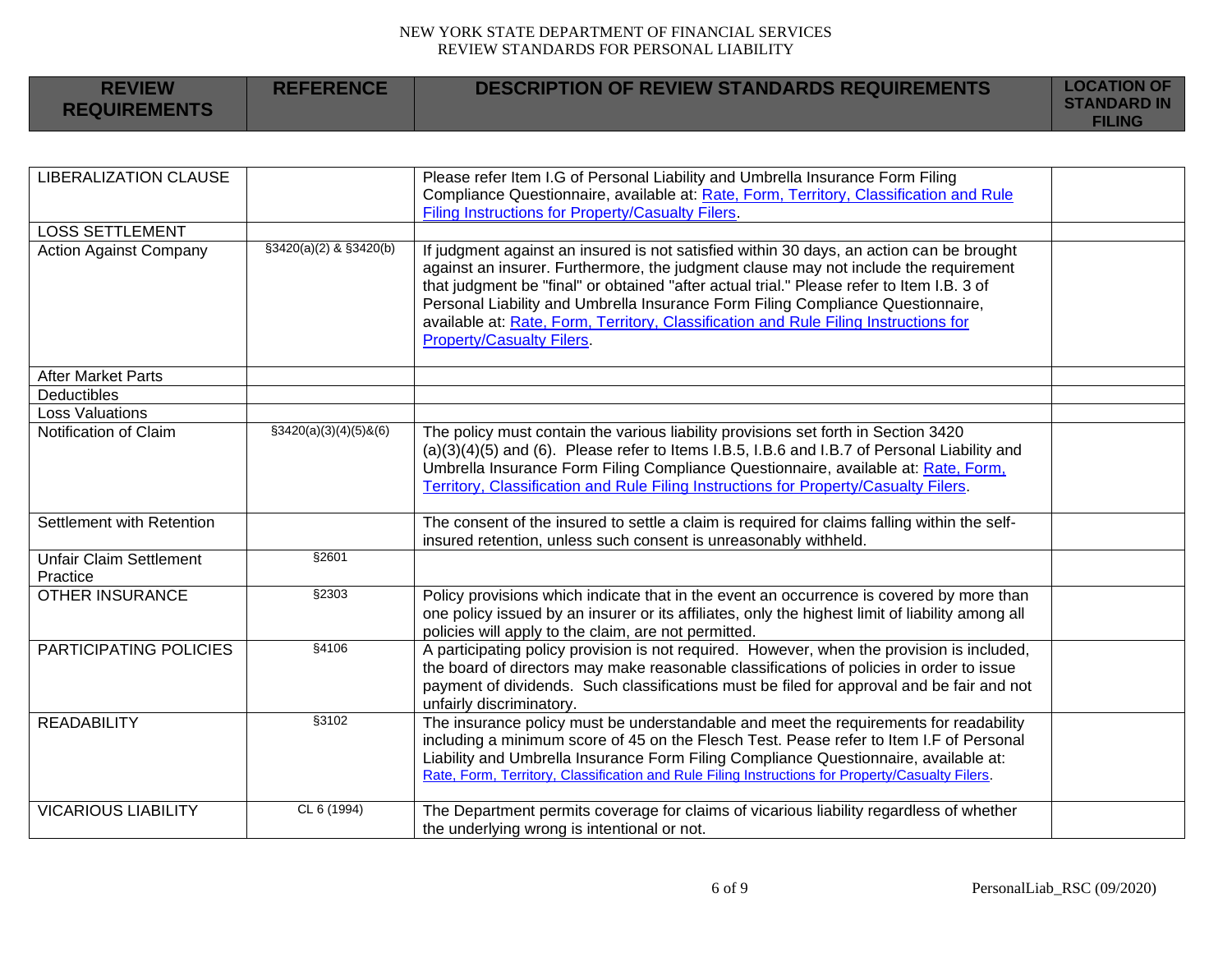| <b>REVIEW</b><br><b>REQUIREMENTS</b>                                         | <b>REFERENCE</b>                                      | <b>DESCRIPTION OF REVIEW STANDARDS REQUIREMENTS</b>                                                                                                                                                                                                                                                                                                                                                                                                                                                                                                                                                                                                                                                                                                       | <b>LOCATION OF</b><br><b>STANDARD IN</b><br><b>FILING</b> |
|------------------------------------------------------------------------------|-------------------------------------------------------|-----------------------------------------------------------------------------------------------------------------------------------------------------------------------------------------------------------------------------------------------------------------------------------------------------------------------------------------------------------------------------------------------------------------------------------------------------------------------------------------------------------------------------------------------------------------------------------------------------------------------------------------------------------------------------------------------------------------------------------------------------------|-----------------------------------------------------------|
|                                                                              |                                                       |                                                                                                                                                                                                                                                                                                                                                                                                                                                                                                                                                                                                                                                                                                                                                           |                                                           |
| <b>VOIDANCE</b>                                                              | §3105 & §3106                                         | May not void a policy unless the misrepresentation is material. No misrepresentation<br>shall be deemed material unless knowledge by the insurer of the facts misrepresented<br>would have led to a refusal by the insurer to make such contract. Pease refer to Item I.H<br>of Personal Liability and Umbrella Insurance Form Filing Compliance Questionnaire,<br>available at: Rate, Form, Territory, Classification and Rule Filing Instructions for<br><b>Property/Casualty Filers.</b>                                                                                                                                                                                                                                                               |                                                           |
| <b>WARRANTIES</b>                                                            | §3106                                                 | A breach of warranty shall not void a policy unless the breach of warranty is material.<br>Pease refer to Item I.H of Personal Liability and Umbrella Insurance Form Filing<br>Compliance Questionnaire, available at: Rate, Form, Territory, Classification and Rule<br>Filing Instructions for Property/Casualty Filers.                                                                                                                                                                                                                                                                                                                                                                                                                                |                                                           |
| <b>WORLDWIDE COVERAGE</b>                                                    |                                                       | In provisions where the company states it has no duty to defend suits brought in foreign<br>countries, the company must state the specific reasons why it does not wish to defend<br>(i.e. if the insurer lacks the expertise to defend in the foreign country, or if the insurer is<br>not permitted by law to defend in such foreign country.) In such situations, the policy must<br>specify that the insurer must reimburse the insured for the defense expenses the insured<br>incurred.                                                                                                                                                                                                                                                             |                                                           |
| <b>WORKERS'</b><br><b>COMPENSATION</b><br><b>COVERAGE</b>                    | \$3420(j)                                             | Every policy providing comprehensive personal liability insurance on a one, two, three, or<br>four family owner-occupied dwelling shall provide coverage against liability for the<br>payment of any obligation incurred under the provisions of the Workers' Compensation<br>Law, to an employee arising out of and in the course of employment of less than forty<br>hours per week. Please refer to Item I.P of Personal Liability and Umbrella Insurance<br>Form Filing Compliance Questionnaire, available at: Rate, Form, Territory, Classification<br>and Rule Filing Instructions for Property/Casualty Filers.                                                                                                                                   |                                                           |
| <b>RATES &amp; RATING</b><br><b>PLANS</b>                                    | §2304 & §2344<br>11NYCRR161 (Reg. 129)<br>CL 5 (2009) | All rates, rating plans, and rating rules filings must be submitted in accordance with the<br>instructions of Circular Letter No. 5 (2009) which outlines the new mandatory filing<br>procedures effective March 10, 2009. These procedures contain the minimum required<br>information that must accompany all rate, rating plan, and rating rule filings. Rate filings<br>must include appropriate supporting information as outlined in the Rate Filing Sequence<br>Checklist. Please note the relevant requirements contained in Section 2304 of the New<br>York Insurance Law. Please refer to the following web site for additional information:<br>Rate, Form, Territory, Classification and Rule Filing Instructions for Property/Casualty Filers | Form/Page/Para<br>Reference                               |
| ADOPTIONS OF RATE<br><b>SERVICE</b><br>ORGANIZATIONS (RSO)<br><b>FILINGS</b> |                                                       |                                                                                                                                                                                                                                                                                                                                                                                                                                                                                                                                                                                                                                                                                                                                                           |                                                           |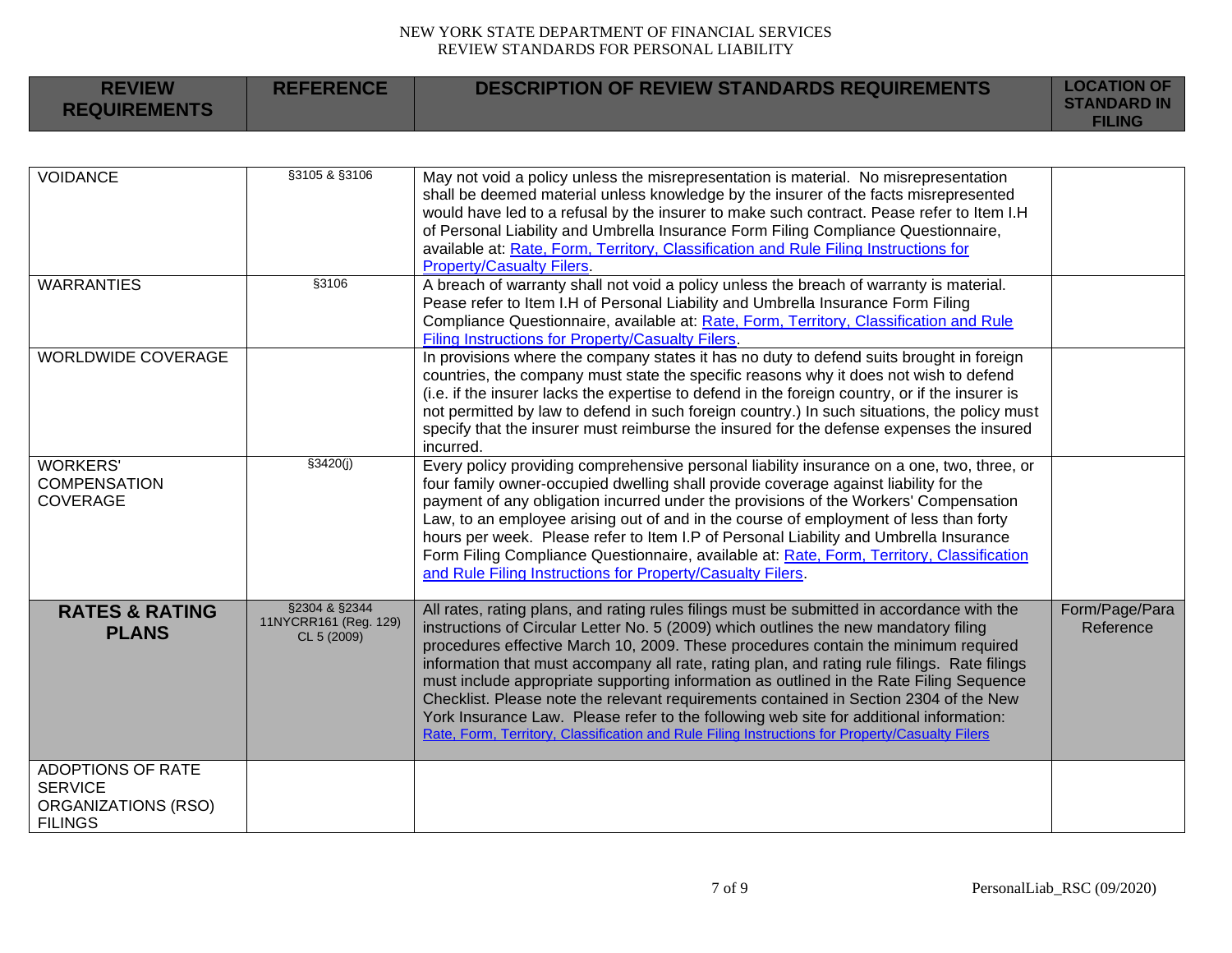| <b>REVIEW</b><br><b>REQUIREMENTS</b>           | <b>REFERENCE</b>                                                        | <b>DESCRIPTION OF REVIEW STANDARDS REQUIREMENTS</b>                                                                                                                                                                                                                                                                                                                                                                                                                                                | <b>LOCATION OF</b><br><b>STANDARD IN</b><br><b>FILING</b> |
|------------------------------------------------|-------------------------------------------------------------------------|----------------------------------------------------------------------------------------------------------------------------------------------------------------------------------------------------------------------------------------------------------------------------------------------------------------------------------------------------------------------------------------------------------------------------------------------------------------------------------------------------|-----------------------------------------------------------|
|                                                |                                                                         |                                                                                                                                                                                                                                                                                                                                                                                                                                                                                                    |                                                           |
| Me Too Filings                                 | §2306<br>11 NYCRR 161.7<br>(Reg. 129)                                   | The insurer may discharge its rate filing obligation by giving notice that it uses rates and<br>rate information prepared by a designated rate service organization. Please refer to<br>Regulation 129 for the filing of rates and the relation and role of rates published by a rate<br>service organization and the Department's web site for additional filing information:<br>Rate, Form, Territory, Classification and Rule Filing Instructions for Property/Casualty Filers                  |                                                           |
| CONSENT-TO-RATE                                | §2309                                                                   | The application for an excess rate is subject to prior approval. In addition, the application<br>must include the insured's reasons and the application must be signed by the insured.                                                                                                                                                                                                                                                                                                             |                                                           |
| <b>CREDIT SCORING AND</b><br><b>REPORTS</b>    |                                                                         | The use of credit scoring and reports is limited to the initial underwriting and/or initial tier<br>placement of the risk.                                                                                                                                                                                                                                                                                                                                                                         |                                                           |
| <b>INDIVIDUAL RISK RATING</b>                  | §2305                                                                   | Individual Risk Submissions are required to be filed with the Department for personal lines<br>products when the rate to be charged is not currently on file (in the manual) with the<br>Department. Such filings should include justification for the proposed rate and must be<br>applied in a manner that is not unfairly discriminatory.                                                                                                                                                       |                                                           |
| <b>PRICING</b>                                 | §2304 & §2344<br>11NYCRR161 (Reg. 129)<br>CL 19 (1992) & CL 4<br>(1996) | The following web site contains the mandatory filing procedures:<br>Rate, Form, Territory, Classification and Rule Filing Instructions for Property/Casualty Filers                                                                                                                                                                                                                                                                                                                                |                                                           |
| Audit Provisions/premium<br><b>Audit Rules</b> |                                                                         | Indicate if the filing includes an audit provision and/or a premium audit rule. If so, an audit<br>to determine final premium for policies under which the initial premium is based on an<br>estimate of the insured's exposure base must comply with Section 161.10 of Regulation<br>129. The provision/rule must clearly demonstrate compliance.                                                                                                                                                 |                                                           |
| Minimum Premium Rules                          |                                                                         | Minimum Premium Rules- the submission should evidence the relationship between the<br>amount charged as a minimum premium and the costs associated with producing the<br>policy or coverage. Return Premium/Minimum Earned Premium Rules - the submission<br>should specify that the policy will be pro-rated or short-rated due to mid-term termination<br>of the policy. Premium may be considered fully earned only for policies insuring special<br>events that are only a few days in length. |                                                           |
| <b>Multi Tiering</b>                           |                                                                         | Eligibility requirements for each tier must be submitted. The tier eligibility requirements<br>must be specific and mutually exclusive, so that no insured would be eligible for more<br>than one tier. The rate effects of the tier eligibility requirements should not be duplicated in<br>any rating plans. Justification must be provided for the rate differential for each tier.                                                                                                             |                                                           |
| <b>Payment Plans</b>                           |                                                                         | Payment plans are outside of the rating structure, and do not have to be filed with the<br>Department or included as part of the manual rates.                                                                                                                                                                                                                                                                                                                                                     |                                                           |
| <b>Renewal Discounts</b>                       |                                                                         | Renewal Discounts or credits due to the insured's longevity with the company are not<br>permitted for Personal Liability coverage.                                                                                                                                                                                                                                                                                                                                                                 |                                                           |
| Service Charges                                |                                                                         | Late payment fees, reinstatement fees, and premium installment fees are to be classified<br>as service fees that are outside of the rating structure, and do not have to be filed with the<br>Department or included as part of the manual rates.                                                                                                                                                                                                                                                  |                                                           |